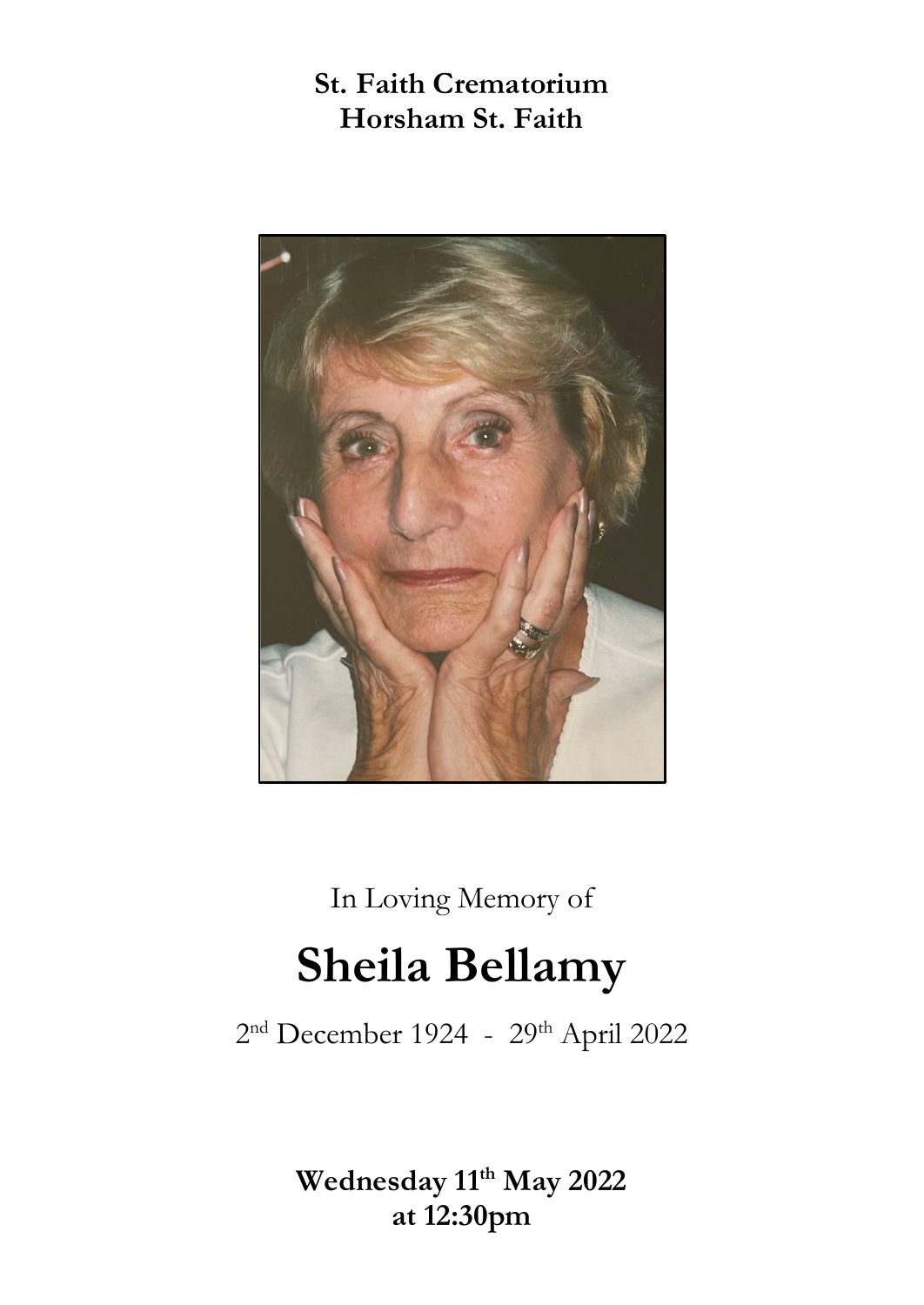### **Processional Music**

*Over the Rainbow by Tom Jones*

## **Welcome and Introduction**

**Poetry Reading - She is Gone** *read by Val*

You can shed tears that she has gone, or you can smile because she lived. You can close your eyes and pray that she will come back, or you can open your eyes and see all she has left. Your heart can be empty because you can't see her, or you can be full of the love you shared. You can turn your back on tomorrow and live yesterday, or you can be happy for tomorrow because of yesterday. You can remember her only that she has gone, or you can cherish her memory and let it live on. You can cry and close your mind, be empty and turn your back. Or you can do what Sheila would want: smile, open your eyes, love and go on.

> **Memories of Sheila** *from Rob and Suzanne*

#### **A Period of Music for Reflection**

*Trust by Alfie Boe*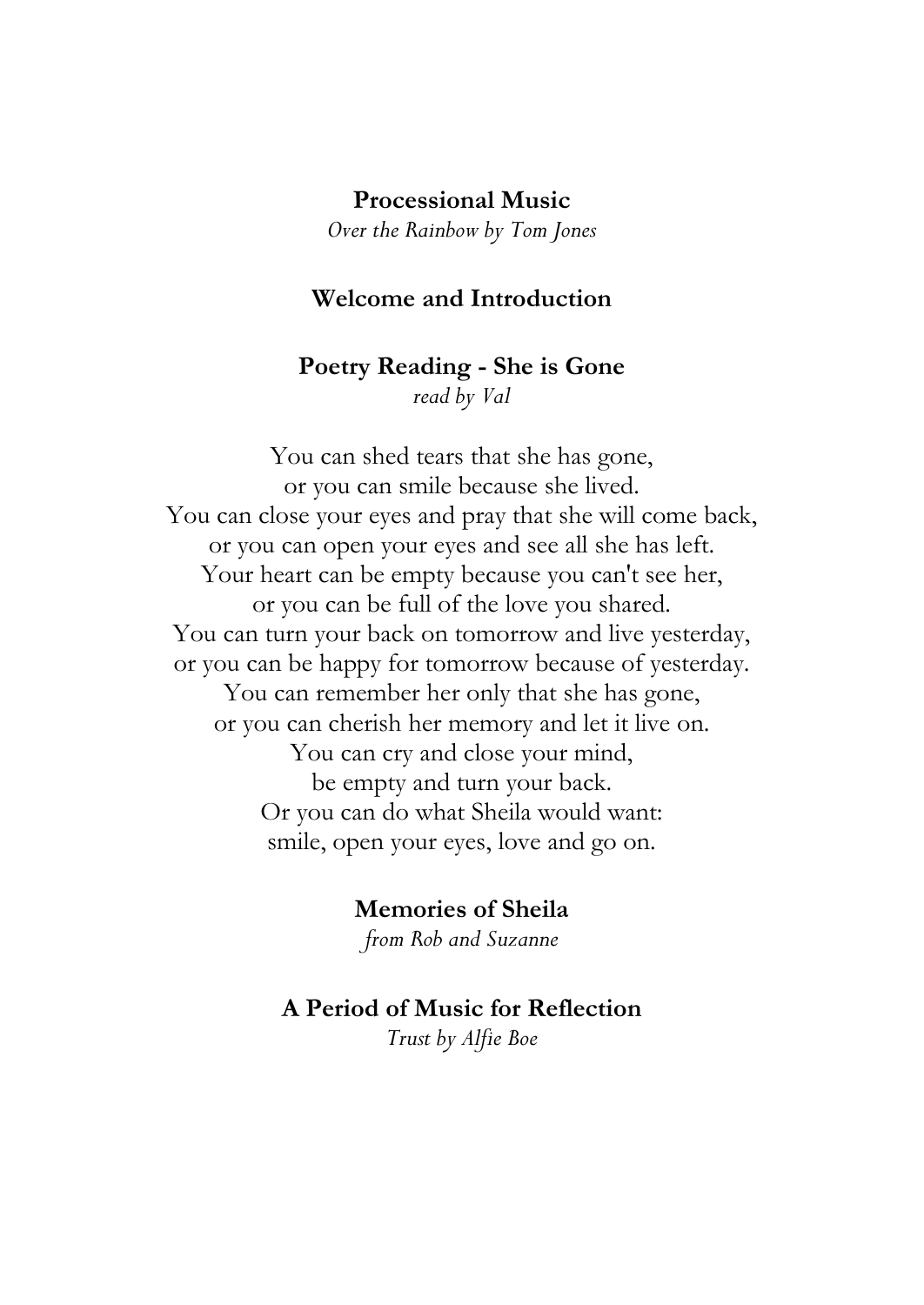## **Hymn**

And did those feet in ancient time Walk upon England's mountains green? And was the holy Lamb of God On England's pleasant pastures seen? And did the countenance divine Shine forth upon our clouded hills? And was Jerusalem builded here Among those dark satanic mills?

Bring me my bow of burning gold! Bring me my arrows of desire! Bring me my spear! O clouds, unfold! Bring me my chariot of fire! I will not cease from mental fight, Nor shall my sword sleep in my hand, Till we have built Jerusalem In England's green and pleasant land.

## **Blessing**

## **The Lord's Prayer**

Our Father, who art in heaven, hallowed be thy name, thy kingdom come, thy will be done, on earth as it is in heaven. Give us this day our daily bread. And forgive us our trespasses, as we forgive those that trespass against us. And lead us not into temptation; but deliver us from evil. For thine is the kingdom, the power and the glory, for ever and ever. Amen.

## **The Committal**

## **Farewell**

**Recessional Music** *Keep Me in Your Heart by Alfie Boe*